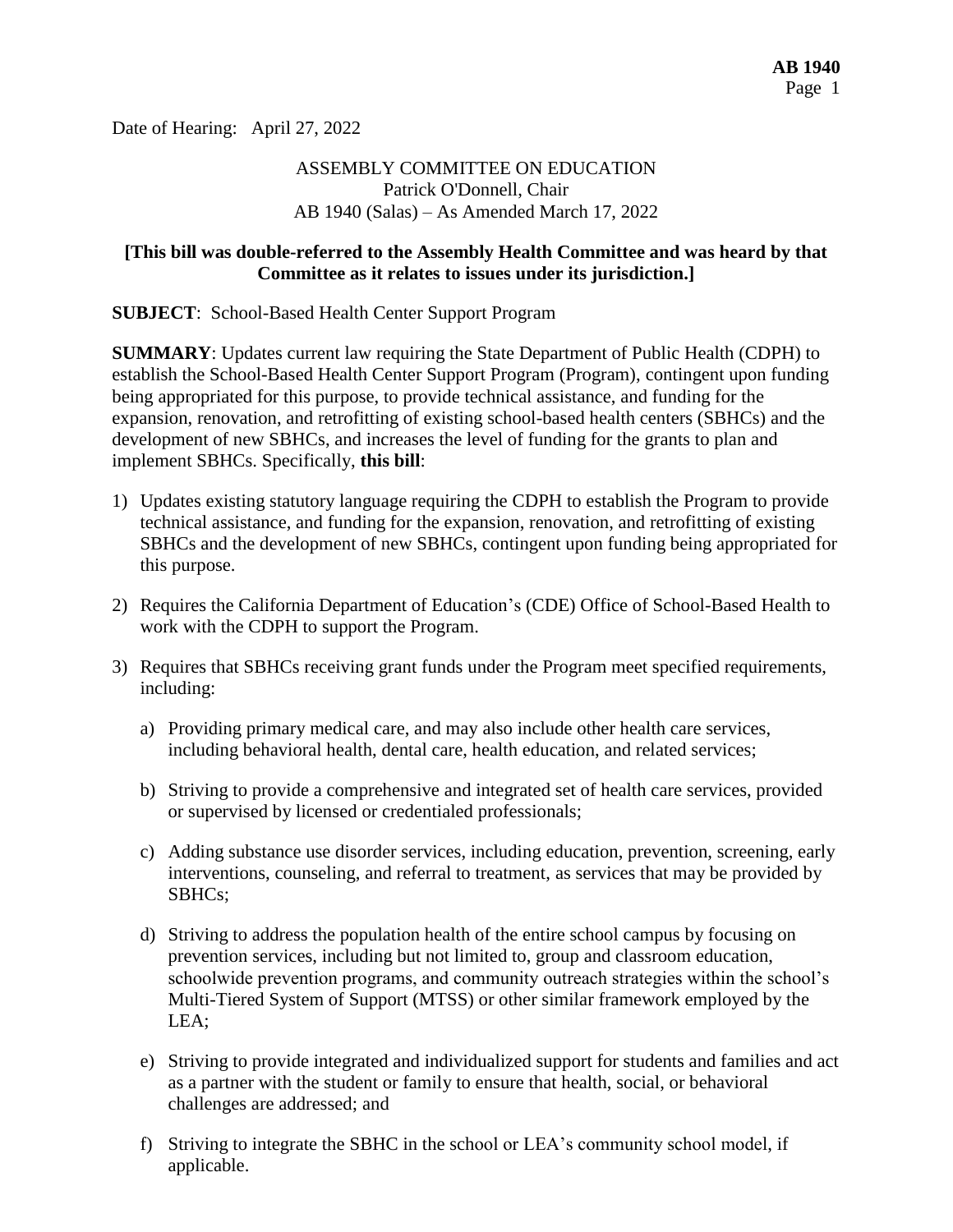- 4) States that it is not the intent of the Legislature that a SBHC serve as a substitute for a school nurse employed by a local educational agency (LEA).
- 5) Increases the dollar value of planning grants from a range of \$25,000 to \$50,000 to \$50,000 to \$100,000, and extends the timeframe for expenditure to 24 months; and adds a requirement to collect data on the percentage of students eligible for private health care coverage benefits during the planning process.
- 6) Requires the applicant for planning grants to have a letter of interest from an LEA if the applicant is not an LEA.
- 7) Increases the dollar value of facilities and start-up grants to between \$300,000 and \$850,000 for a three-year period, and authorizes grant funds to be used for a mobile health unit in addition to the existing authorization to use the funds for the design, retrofit, renovation, construction, or purchase of a facility, as well as for the purchase of medical equipment and supplies.
- 8) Requires that preference for facility and start-up grants be given to proposals that include a plan for cost sharing among LEAs, health providers, and community organizations, or that identify matching funding; and also requires that preference be given to proposals that include plans to provide integrated primary medical care and behavioral health services.
- 9) Requires applicants for facility and start-up grants to have a contract or memorandum of understanding (MOU) between the LEA and the health care provider, if other than the LEA, and any other provider agencies, among other requirements.
- 10) Changes the term "sustainability grants" to "expansion grants", and increases the dollar value to between \$150,000 and \$300,000 for up to a three-year period for these grants, for the purpose of renovating and improving an existing SBHC or enhancing and expanding programming, including adding physical health, oral health, or behavioral health services; and requires that preference be given to proposals that increase access to comprehensive health services by adding staff or services, or expanding the facility.
- 11) Adds the following to the existing requirements that an LEA must meet, to be eligible for an expansion grant:
	- a) Have the ability and procedures in place to bill managed health care plans or county mental health plans; and
	- b) Develop a plan to sustain expanded services after the grant period.
- 12) Requires the CDPH, in collaboration with the CDE's Office of School-Based Health, to determine which proposals receive grant funding; and requires the CDPH to give preference to SBHCs serving any of the following:
	- a) Areas designated as federally medically underserved areas with medically underserved populations or areas with a shortage of health professionals;
	- b) Areas experiencing health disparities in child and adolescent access to primary care, behavioral health, preventative health, or oral health services; and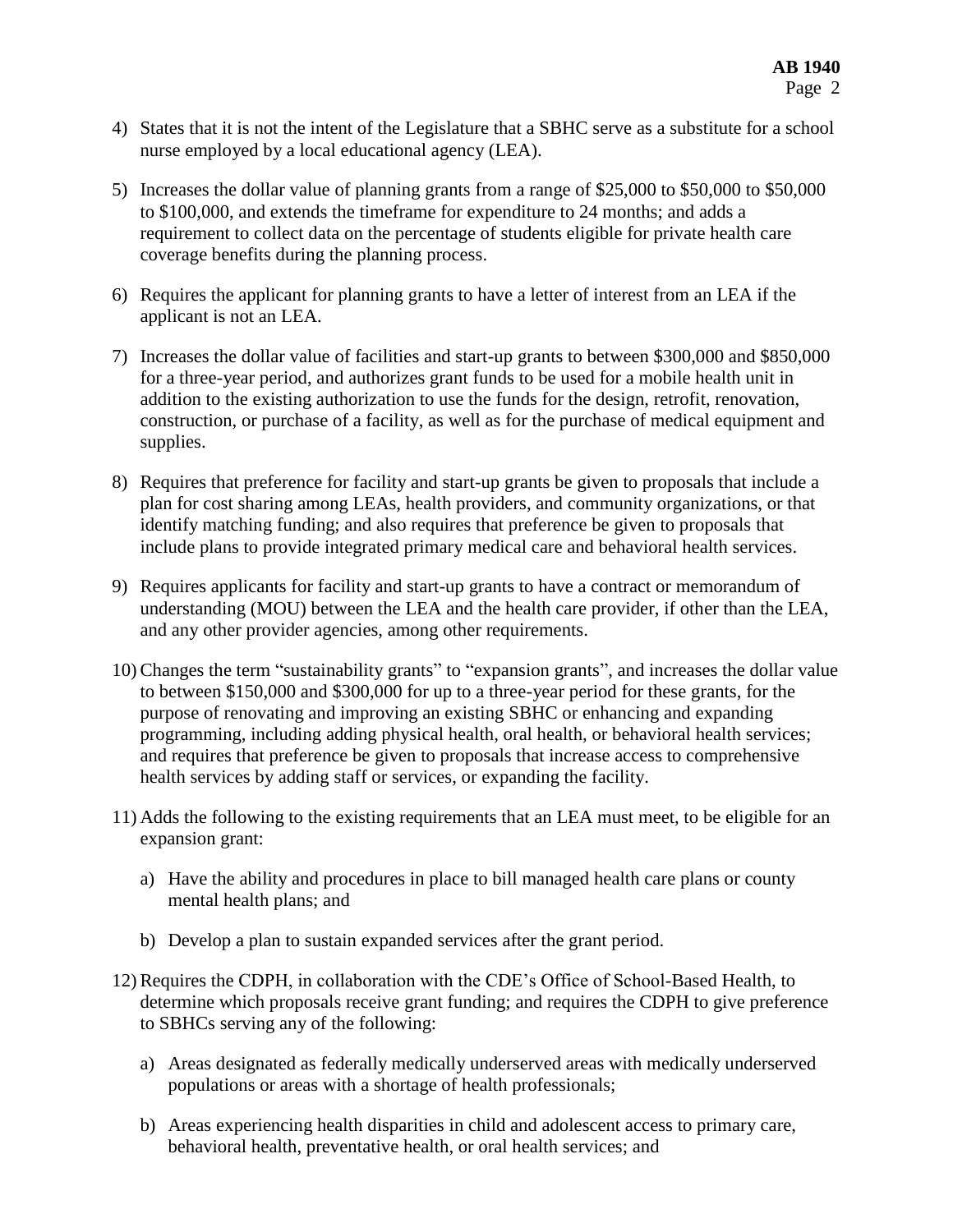- c) Schools in which more than 50% of pupils are unduplicated pupils, as defined.
- 13) Adds findings and declarations regarding the purpose and value of SBHCs, and expresses the intent of the Legislature to support existing, and expand the number of, SBHCs in California by placing funds within the Program.

14) Defines the following terms:

- a) "Program" as the School-Based Health Center Support Program;
- b) "School-based health center (SBHC)" as a student-focused health center or clinic that is located at or near a school or schools; is organized through school, community, and health provider relationships; provides age-appropriate, clinical health care services onsite by qualified health professionals; and may provide primary medical care, behavioral health services, or dental care services onsite or through mobile health or telehealth; and
- c) "Local educational agency (LEA)" as a school, school district, charter school, or county office of education (COE), if the COE serves students in any of grades kindergarten through grade 12.

### **EXISTING LAW**:

- 1) Requires the CDPH to establish the Public School Health Center Support Program (Program), in collaboration with the CDE, to perform specified functions relating to the establishment, retention, or expansion of SBHCs in California. (Health and Safety Code (HSC) 124174.2)
- 2) Establishes a grant program administered by CDPH to provide technical assistance and funding to SBHCs, to the extent funds are appropriated for implementation of the Program. Provides for planning grants of \$25,000 to \$50,000; facilities and startup grants of \$20,000 to \$250,000; and sustainability, and technical assistance grants of \$25,000 to \$125,000 per year, as specified. (HSC 124174.6)
- 3) Requires a SBHC receiving grant funds to meet, or have a plan to meet the following:
	- a) Strive to provide a comprehensive set of services including medical, oral health, mental health, health education, and related services in response to community needs;
	- b) Provide primary and other health care services, provided or supervised by a licensed professional, which may include all of the following:
		- i) Physical examinations, immunizations, and other preventive medical services;
		- ii) Diagnosis and treatment of minor injuries and acute medical conditions;
	- iii) Management of chronic medical conditions;
	- iv) Basic laboratory tests;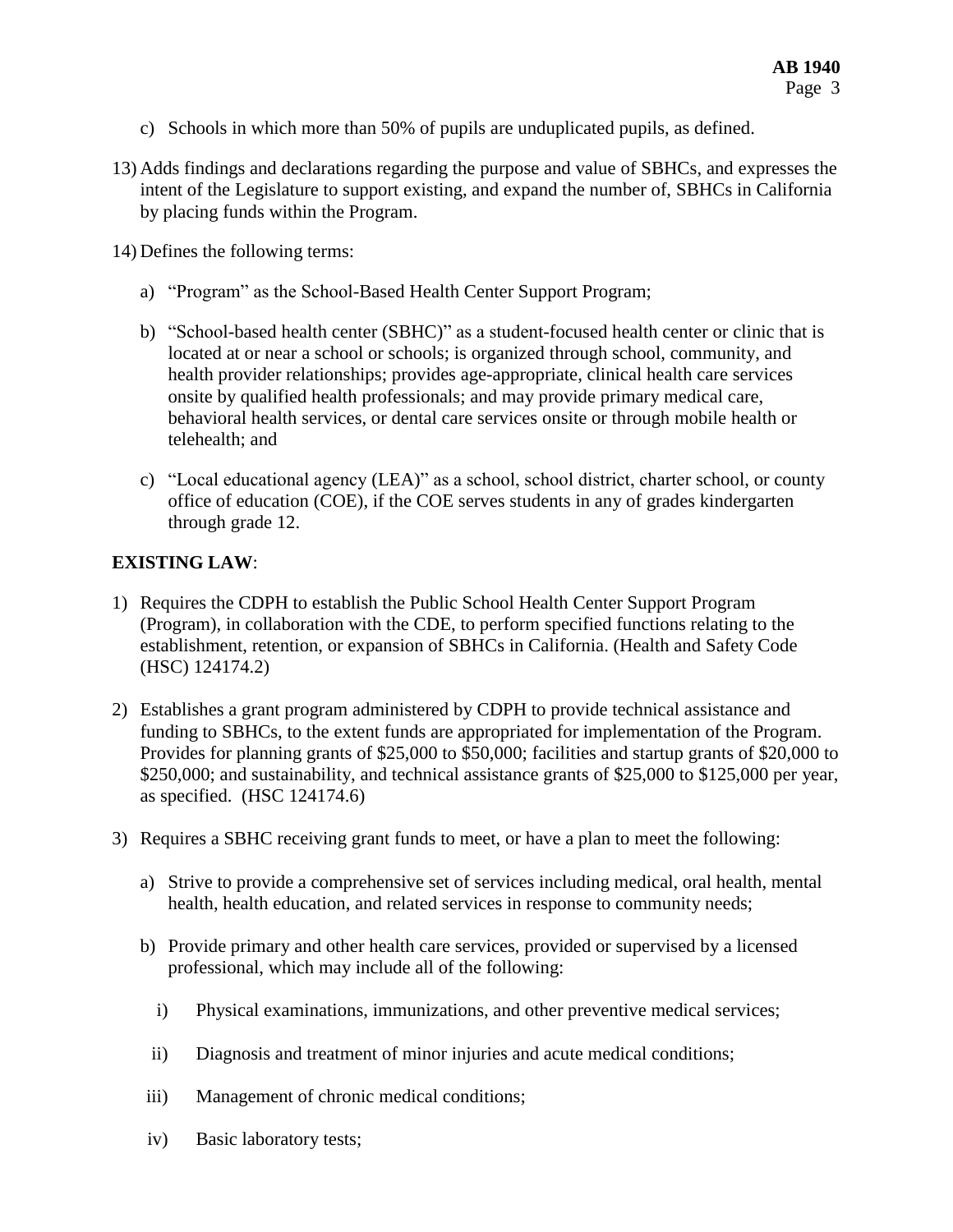- v) Referrals to and follow-up for specialty care;
- vi) Reproductive health services;
- vii) Nutrition services;
- viii) Mental health services, as specified; and
- ix) Oral health services that may include preventive services, basic restorative services, and referral to specialty services. (HSC 124174.6)
- 4) Requires grant funding preference to be given to the following schools:
	- a) Those located in areas designated as federally medically underserved areas or in areas with medically underserved populations;
	- b) Those with a high percentage of low-income and uninsured children and youth;
	- c) Those with large numbers of limited English-proficient students;
	- d) Those in areas with a shortage of health professionals; and,
	- e) Those that are low-performing with Academic Performance Index rankings in the deciles of three and below. (HSC 124174.6)
- 5) Defines an SBHC, for purposes of the Program, as a center or program located at or near a LEA that provides age-appropriate health care services at the program site or through referrals, and may conduct routine physical, mental health, and oral health assessments, and provide referrals for any services not offered onsite. A school health center may serve two or more nonadjacent schools or LEAs. (HSC 124174)
- 6) Defines a "LEA" as a school, school district, charter school, or county office of education. (HSC 124174)
- 7) Establishes the Office of School-Based Health at the CDE for the purpose of assisting LEAs regarding the current health-related programs under the purview of the CDE, and requires the scope of the Office to include collaborating with the DHCS and other departments in the provision of school-based health services, and assisting LEAs with information on, and participation in specified school-based health programs. (Education Code (EC) 49419)
- 8) Requires the governing board of any school district to give diligent care to the health and physical development of pupils, and authorizes it to employ properly certified persons to conduct this work. (EC 49400)

### **FISCAL EFFECT**: Unknown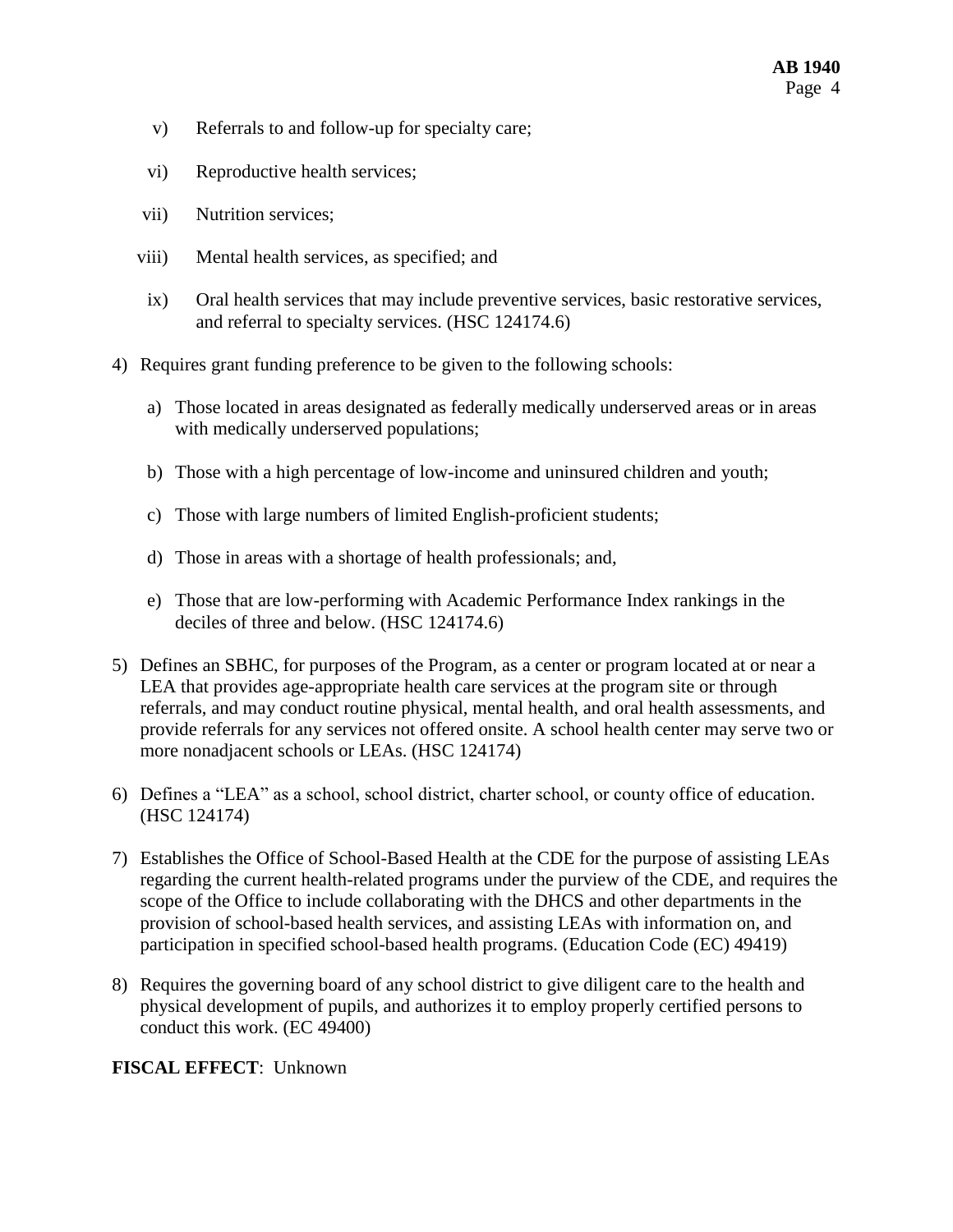## **COMMENTS**:

*This bill* updates current law and increases the proposed funding levels for an existing program to support and expand SBHCs that was never funded, and thus has not been implemented. The implementation of the proposal is contingent upon funding being appropriated for this purpose. The author indicates that he is requesting \$100 million in one-time funding for planning, facilities and start-up, and expansion grants as required under this bill.

*Need for the bill.* According to the author, "SBHCs help our underserved families and children access preventative, primary, and behavioral health care. These centers have become an important part of the health care safety net, especially at a time when many of our families in rural areas are experiencing barriers to care. AB 1940 lays the framework for state funding that will grow and strengthen our SBHCs, and will go a long way to addressing the significant disparities in child and youth health and education outcomes."

*Youth mental health crisis intensifying as a result of the COVID-19 pandemic.* The American Academy of Pediatrics noted in recent guidance that "emotional and behavioral health challenges were of growing concern before the COVID-19 pandemic, and the public health emergency has only exacerbated these challenges." Prior to the pandemic, the incidence of youth mental health crises was increasing at an alarming rate. Suicide rates among youth ages 10-24 increased over 57% between 2007 and 2018, and as of 2018 suicide was the second leading cause of death for youth ages 15-19, according to the Centers for Disease Control and Prevention (CDC). Youth visits to pediatric emergency departments for suicide and suicidal ideation also doubled during this time period (Burstein, 2019).

Since the pandemic began, rates of psychological distress among young people, including symptoms of anxiety, depression, and other mental health disorders, have increased. During 2020, the proportion of mental health-related emergency visits among adolescents aged 12-17 years increased 31% compared with during 2019. In early 2021, emergency department visits in the U.S. for suspected suicide attempts were 51% higher for adolescent girls and 4% higher for adolescent boys compared to the same period in 2019 (Yard, 2021).

*Wide range of health needs of children and adolescents.* In addition to behavioral health issues, there are a multitude of health conditions impacting children and youth that may impact their school attendance and academic performance. Data from the Population Research Bureau (PRB) identifies the impacts and incidences of childhood conditions:

- More than 1.25 million California children and youth, have, or are at increased risk for, a chronic health condition and require care and related services of a type or amount beyond that required by children generally. Their ongoing health problems—physical, behavioral, or developmental—can affect their ability to function and participate in important educational and social activities, and, in some cases, can shorten their lives. The vast majority of children with special health care needs nationally (86%) do not receive care that meets federal standards for a well-functioning system. Further, racial/ethnic and socioeconomic inequities in access to care and other supports can lead to poorer outcomes for vulnerable children and their families;
- Asthma is one of the most common chronic diseases among children in the U.S. and is the top reason for missed school days, accounting for more than 5.2 million absences annually.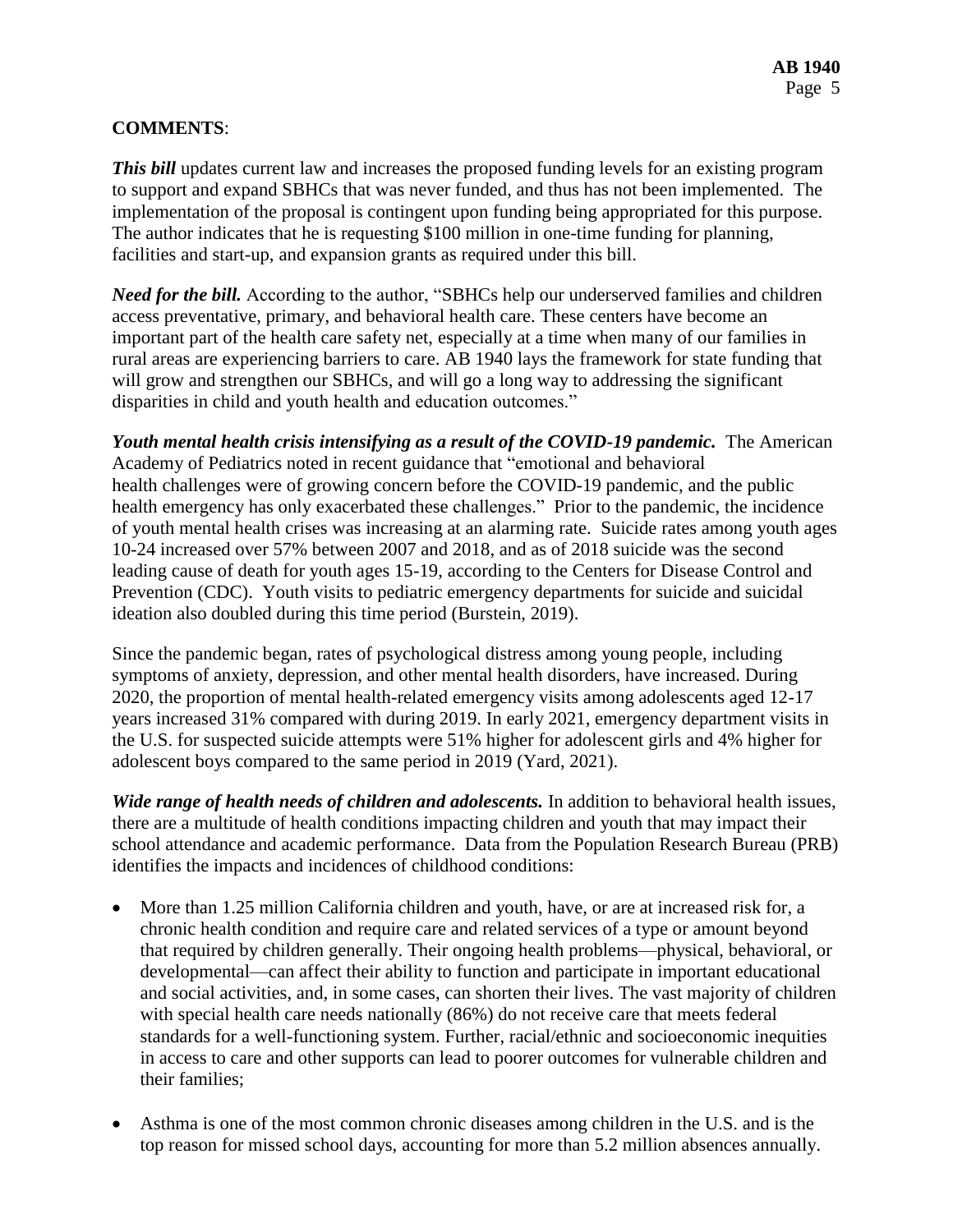Asthma affects around 6 million children nationwide. Approximately 14.3% of children in California aged 1-17 years have been diagnosed with asthma, which can be life-threatening when it is not managed properly. The Centers for Disease Control (CDC) estimates that approximately 40% of children with asthma do not have their disease under control. Children who face difficulty accessing quality health care are less likely to have well-controlled asthma; and

 Oral health affects overall health and is essential for healthy development. Tooth decay is the most common chronic disease and the greatest unmet health need among children in California and the U.S. Untreated dental problems such as cavities and gum disease can affect a child's health and quality of life by causing pain, loss of teeth, impaired growth, sleep and speech issues, self-confidence problems, poor school performance, and increased school absences, among other issues. Nationwide, children miss more than 51 million hours of school each year due to dental problems. In California, the disparity in oral health between low- and higher-income children is among the worst in the nation.

*Many children are not receiving adequate medical services.* A 2018 report by the California State Auditor on the oversight of the delivery of preventative services to children enrolled in the Medi-Cal program found that millions of children do not receive the preventative services to which they are entitled. The report notes that California ranks  $40<sup>th</sup>$  for all states in providing preventative health services to children, and further states

According to the U.S. Centers for Disease Control and Prevention, preventive services significantly reduce the risk of illness, disability, early death, and expensive medical care while providing cost savings. In 2014 the American Academy of Pediatrics published a national report stating that the vaccination of 4.3 million children, a key preventive health service, would prevent approximately 42,000 deaths and 20 million cases of disease, with a net savings of nearly \$14 billion in direct costs and \$69 billion in total societal costs. A 2015 report published by the National Bureau of Economic Research on the long-term impact of Medicaid expansion analyzed increases in Medicaid spending caused by the expansions and the government's return on investment. The report found that the government recoups its investment in a child's preventive care by age 36 through additional tax payments, and preventive services result in the government earning a 550 percent return on investment by age 60.

*Linkages between health and educational outcomes.* A factor contributing to the demand for increased capacity and collaboration between health and education agencies is the renewed and increasing recognition of the intrinsic connection between student health and academic outcomes. While the associations between physical health problems and school attendance, behavior, and academic achievement have been noted for decades, increasing attention is now being paid to the relationship between adverse childhood experiences (ACEs), student mental health, and academic outcomes. Research has demonstrated a strong association between ACEs and poor performance in school, including a higher risk of learning and behavior problems. Other research into the effects of chronic stress on children (often caused by ACEs), has identified a profound effect on the developing brain, which in turn affects school performance and behavior. This research has led to an increased focus on the provision of health services at schools, and is promoting closer connections between health and education agencies.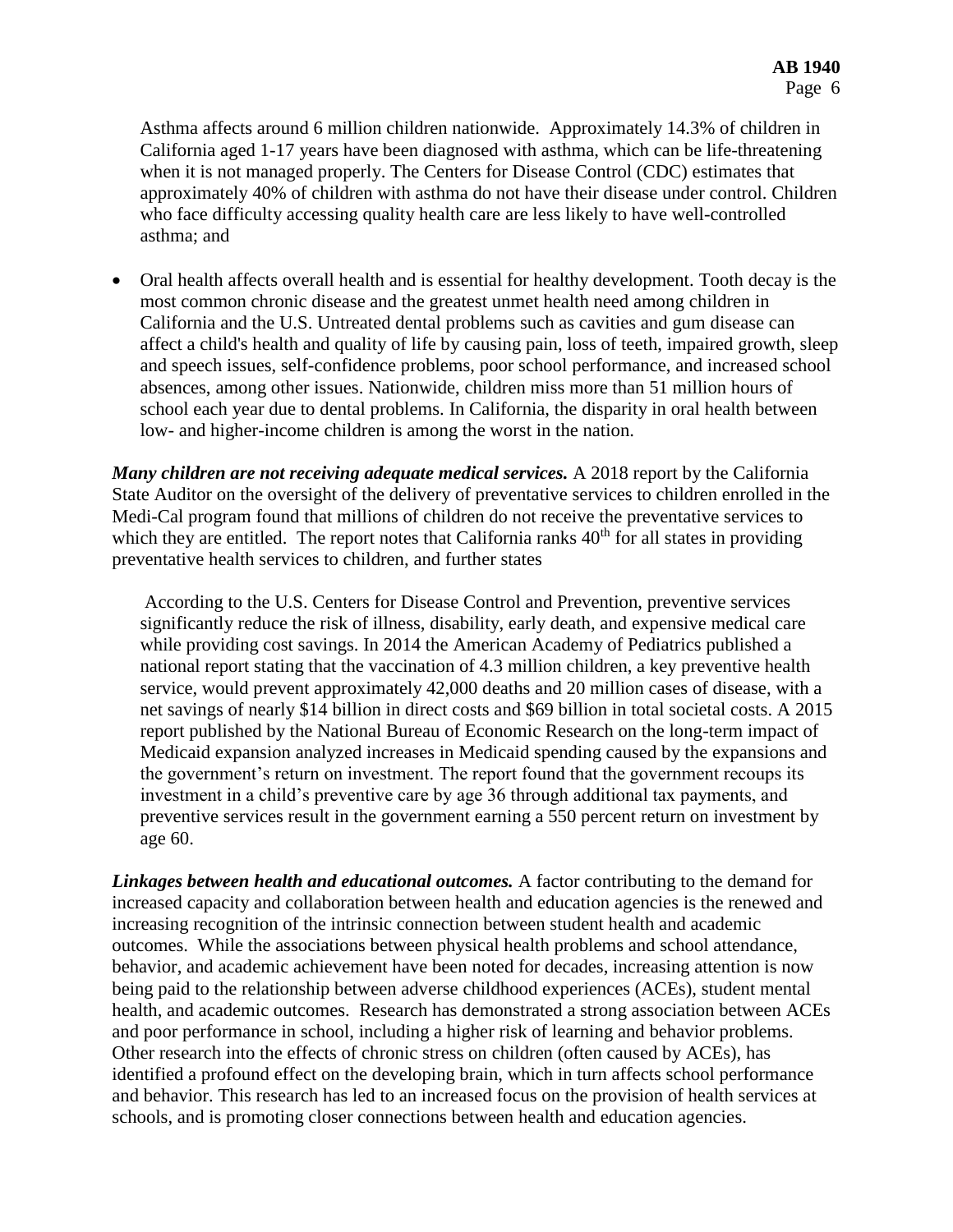*What is a school-based health center (SBHC)?* According to the California School-Based Health Alliance:

SBHCs offer a range of health services, with the most common being primary medical services. Many SBHCs play an important role in managing students' chronic illnesses such as asthma and diabetes, and in responding to acute injuries or illness on campus. Some SBHCs in secondary schools offer reproductive health services, such as abstinence counseling, pregnancy prevention, and STD/HIV testing and treatment. Other services provided by SBHCs include dental care, mental health counseling, and youth development programs.

SBHCs are uniquely situated to bring health care professionals and educators together to address the multifaceted needs of children, youth and families. Some SBHCs serve only students, while others also serve family members or the broader community surrounding the school. SBHCs provide a safe place for students and family members to talk about challenging issues (depression, behavior problems, academic performance, substance abuse, sexuality or relationships, etc.). The unique value of SBHCs is that they can connect medical services and mental health services to classroom health education, group interventions, and other campus projects, clubs or activities.

SBHCs respond to the needs of the schools and communities they serve. Local school boards give final approval to the services provided by the SBHC. According to the California School-Based Health Alliance, common services provided by SBHCs in California, and the percentage of SBHCs offering them, include:

- Medical services 85%;
- Mental health services 70%;
- Reproductive health 60%;
- Dental prevention 65%;
- Dental treatment 35%; and
- Youth engagement programs 51%.

SBHCs may be operated by different entities, including the following:

- 52% by federally qualified health centers;
- 27% by school districts; and
- 22% by other agencies, including hospitals or local health departments.

*How many SBHCs are there in California?* According to the California School-Based Health Alliance, while there are over 10,000 schools in California, there are only 293 SBHCs, distributed as follows: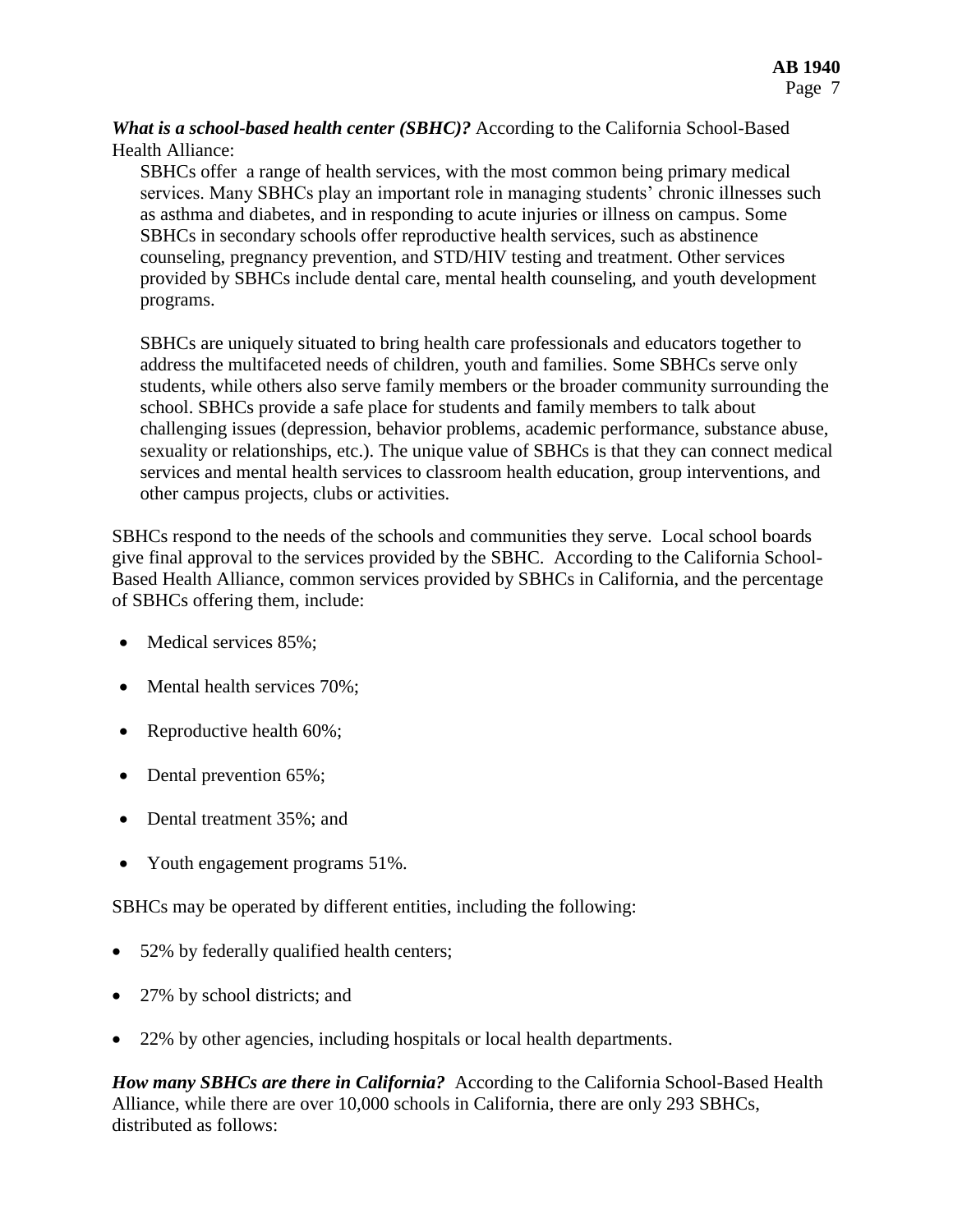- 39% in high schools;
- 21% in elementary schools;
- 10% in middle schools; and
- 25% are "school linked" or mobile medical vans.

These SBHCs are spread throughout the state, with high concentrations in Los Angeles and the San Francisco Bay Area. They tend to be located in schools with higher concentrations of lowincome Latino and African American students. Most of California's SBHCs are physically located on campus within a main building or in a portable. In some areas, health services are provided by mobile medical or dental vans, and in other areas, "school-linked" health centers are off campus and have formal operating agreements with schools.

*Disproportionate access to SBHCs.* Currently, 70% of students attending schools with an SBHC are socioeconomically disadvantaged. The SBHCs reduce health disparities for these students by increasing access to comprehensive health care, and may also improve educational equity by reducing missed school days due to illness, often disproportionately experienced by low-income students and students of color.

As noted above, the current SBHCs in California are largely concentrated in large urban areas. The California School-Based Health Alliance recently released the *Student Health Index,*  focusing on the need to support more SBHCs across the state to reach students facing the greatest health and education disparities.

The Student Health Index is made up of 12 indicators that characterize population characteristics and health care access and combines the component scores into a need score, based upon data from a variety of sources including the American Community Survey, the U.S. Census Bureau, the CDE, the CDC, and institutions of higher education.

Over 8,000 schools serving pupils in kindergarten through  $12<sup>th</sup>$  grade and having over 100 pupils were included in the initial analysis. Further analysis focused on schools with large enough populations to warrant construction of a SBHC, so additional schools were excluded including small rural schools, and urban high schools with enrollments under 1,000 students. The final list includes 4,752 urban schools and 69 rural schools.

The indicators used in the student health index include the following:

- Health: diabetes rates, asthma admissions, teen birth rates, health professional shortage areas;
- Socio-economic: poverty among children and youth, lack of insurance coverage, healthy places index; and
- School: % free and reduced lunch, % English learners, % homeless, chronic absenteeism, suspension rate.

Currently the counties with the greatest number of SBHCs are Los Angeles (38), Alameda (15), and Santa Clara (10). 23 counties have no SBHCs. Based upon the analysis conducted, the study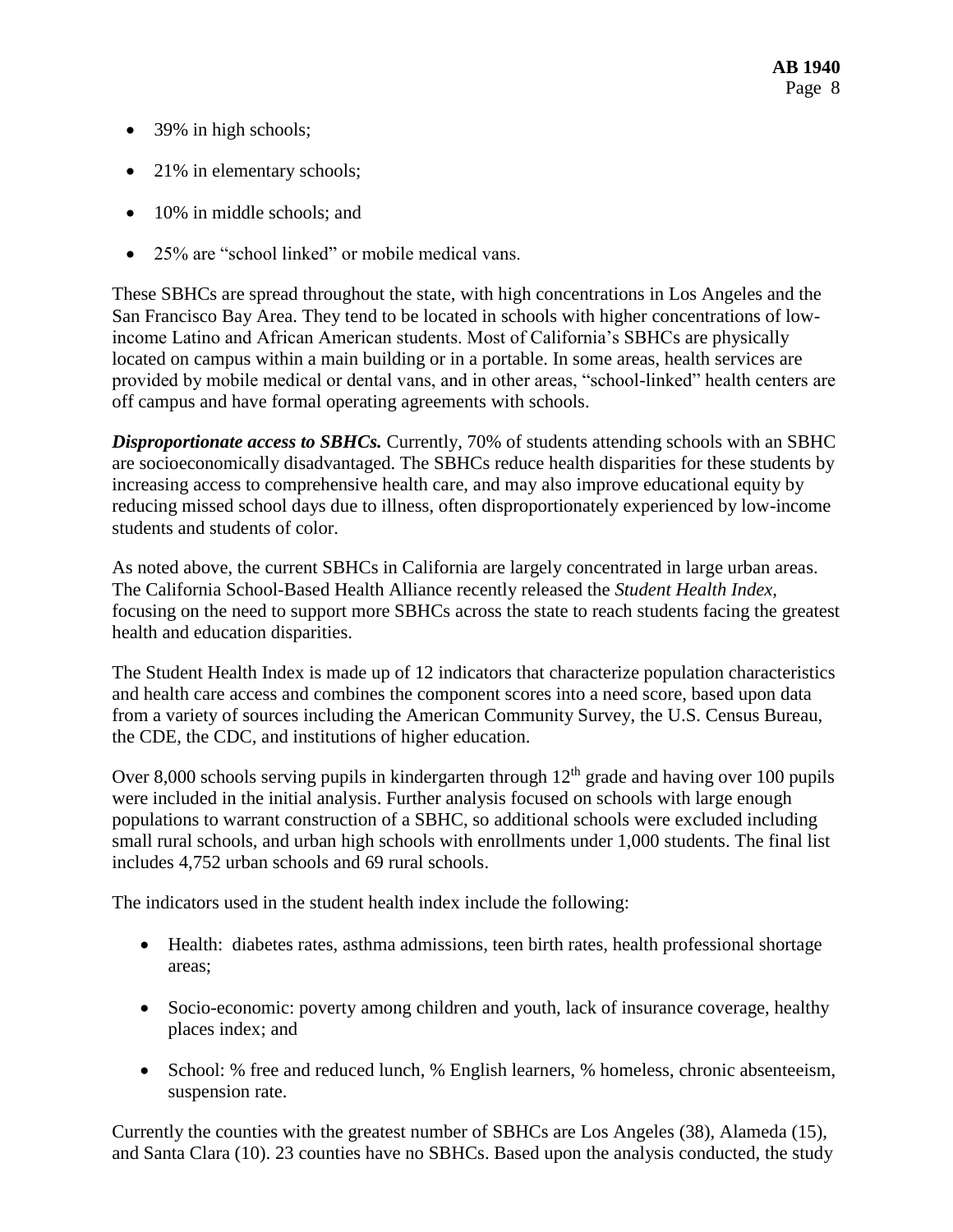concludes that San Bernardino, Fresno, San Joaquin, Kern, Riverside, and Los Angeles Counties all have over 100 schools and more than 25% of those schools have the highest relative need level. The majority of the top ten districts with highest need are located inland, in the central valley and southern counties east of Los Angeles and San Diego.

These factors will be important considerations in determining the feasibility of constructing or expanding SBHCs in high need locations. In some cases, telehealth options or mobile health clinics may be better suited to meet a school and community's needs.

# **SBHCs are funded through a variety of funding streams.** The existing SBHCs in California are financed through:

- Reimbursement for services through Medi-Cal and contracts for mental health services;
- School district contributions and in-kind support of space, nurses, utilities, and custodial services;
- Sponsoring agency contributions or subsidies; and
- Federal government and private grants.

Despite having had statutory authorization to establish SBHCs in California since 2006, California has not provided any state funds to establish or expand SBHCs.

*Arguments in support.* The California School-Based Health Alliance, sponsor of the bill, notes "The SBHC Program has existed in statute since 2007 yet has never been implemented due to a lack of funding. It is time for this program to be updated and funded to address the state's goals to improve educational outcomes and improve health outcomes at a reduced cost. School-based health centers provide quality, age and developmentally appropriate comprehensive health care and other support services on or near a public school campus. School-based health centers are primarily located in areas where children are underserved, experience health and education disparities, and face significant barriers to care. Including a school-based health center on or near a school campus increases a student's access to care, reduces health disparities, and provides potential savings through better preventative care and reduces emergency department utilization, drug utilization, and inpatient treatment services. Children do better in school if they are healthy and have received all of their immunizations and preventive annual exams. Schoolbased health centers support educational achievement, help increase attendance rates, and address the whole-child needs of students. Despite the effectiveness of school-based health centers and the awareness that students are best supported with access to health care and supportive services in schools, California has never provided state funding for school-based health centers. Given the growing recognition to address student health needs, now is the time to invest in a proven strategy."

*Arguments in opposition.* The Right to Life League writes, "The bill modifies aspects of the Health and Safety Code to authorize these school-based health centers to provide primary medical care that includes reproductive health services…through mobile health or telehealth." Reproductive health services is code for abortion. Accordingly, this bill will provide direct state funding for school-based health centers providing abortion and birth control services to children on school campuses throughout the state. For these reasons we oppose AB 1940 unless amended to remove the phrase "reproductive health services" throughout the bill."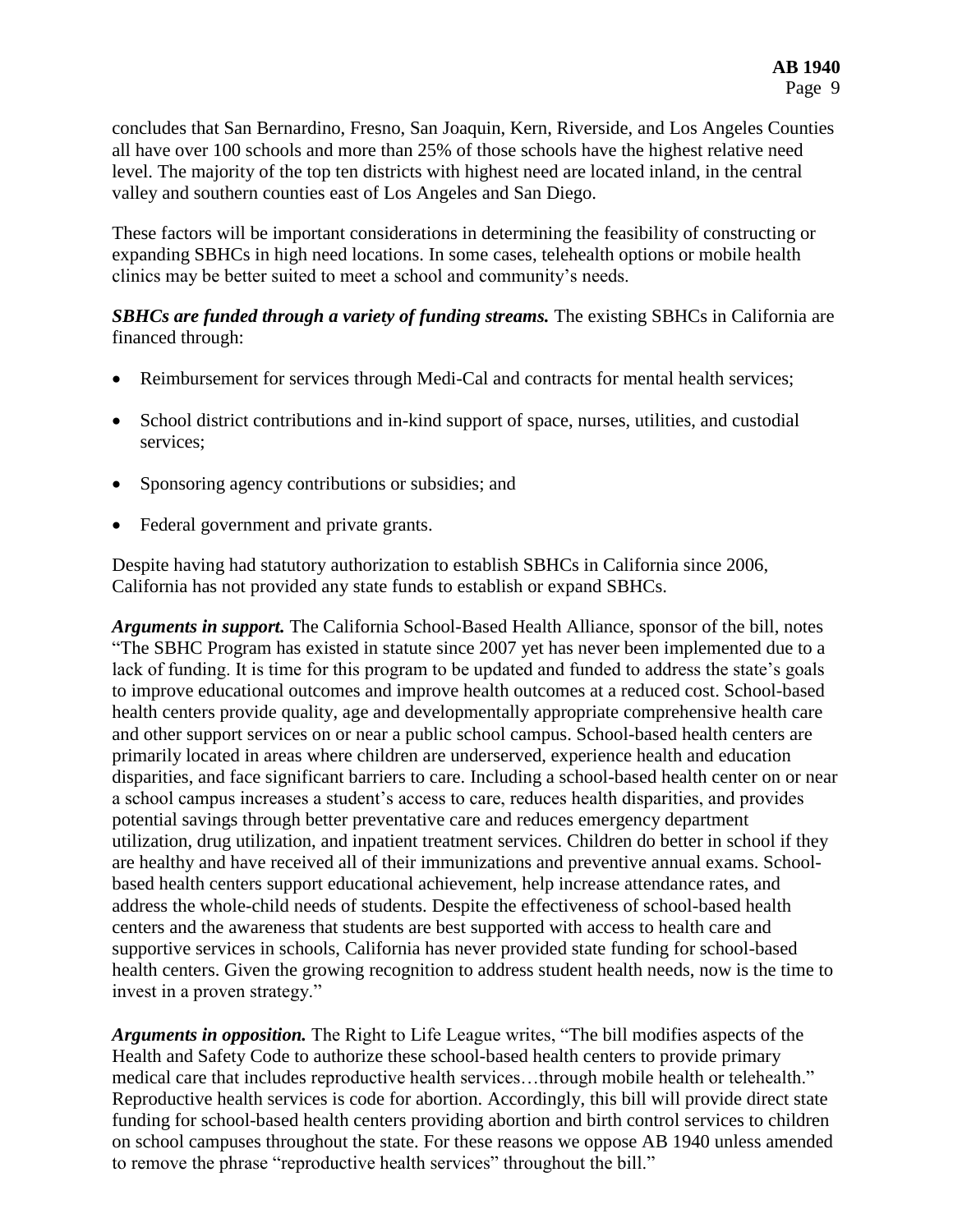*Related legislation.* SB 118 (Liu) of the 2015-16 Session would have modified an existing unfunded grant program administered by the CDPH to add substance use as an allowable service, changed the purpose of sustainability grants to the development of sustainable funding models, and created a new population health grant category to fund specified public health topics. This bill was held in the Assembly Appropriations Committee.

AB 766 (Ridley-Thomas) of the 2015-16 Session would have required the CDPH to give grant funding preference to schools with a high percentage of students enrolled in Medi-Cal, under the Public School Health Center Support Program. This bill was held in the Senate Appropriations Committee.

SB 1055 (Liu) of the 2013-14 Session would have renamed the Public School Health Center Support Program the School-Based Health and Education Partnership Program; made changes to the requirements and funding levels; and created a new type of grant to fund interventions related to obesity, asthma, alcohol and substance abuse, and mental health. This bill was held on the Senate floor.

SB 564 (Ridley-Thomas) Chapter 381, Statutes of 2008, specified that an SBHC may conduct routine physical health, mental health, and oral health assessments, and provide for any services not offered onsite or through a referral process. The bill also required CDPH, to the extent funds are appropriated for implementation of the Public School Health Center Support Program, to establish a grant program to provide technical assistance, and funding for the expansion, renovation, and retrofitting of existing SBHCs, and the development of new SBHCs, in accordance with specified procedures.

AB 2560 (Ridley-Thomas) Chapter 334, Statutes of 2006, required the DHCS, in cooperation with CDE, to establish the PSHCSP to perform specified functions relating to the establishment, retention, or expansion of SBHCs; required DHS to establish standardized data collection procedures and collect specified data from SBHCs on an ongoing basis; required CDE, in collaboration with DHS, to coordinate programs within CDE and programs within other specified departments to support SBHCs and to provide technical assistance to facilitate and encourage the establishment, retention, and expansion of SBHCs; and required the program to provide a biennial update to the appropriate policy and fiscal committees of the Legislature containing specified information regarding SBHCs, beginning on or before January 1, 2009.

SB 566 (Escutia) of the1999-2000 Session would have established the SBHC Grant Program, to be administered by DHCS, to provide grants to qualifying SBHCs in order to assist the centers in providing health services to students, provided that funds were appropriated in the annual Budget Act. This bill also would have required DHCS to convene a study group to explore long-term strategies to support SBHCs and incorporate these centers into a comprehensive and coordinated health care system. This bill was held on the Senate Floor.

# **REGISTERED SUPPORT / OPPOSITION**:

# **Support**

California School-based Health Alliance (Sponsor) Access Reproductive Justice Association of California Healthcare Districts Bustest Express by Storer